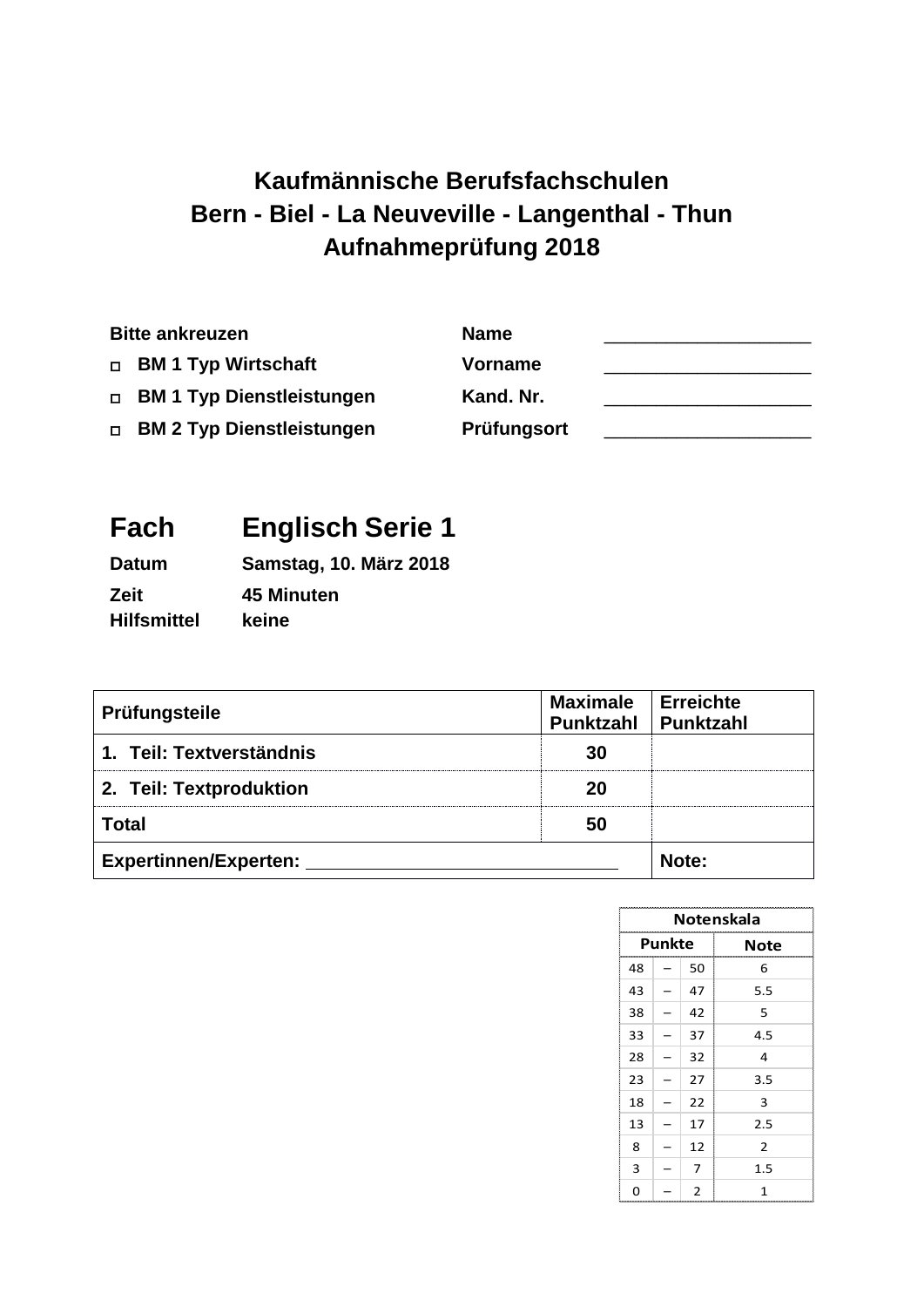| Part 1: Reading | 30 points |
|-----------------|-----------|
|-----------------|-----------|

### **A True, False or Not Stated \_\_\_\_/10 points**

Look at the statements below about growing tea in Britain. Read the text on the next page and decide if each sentence is true, false or not stated.

Write **T** for true, **F** for false and **NS** for not stated for each statement.

|                |                                                                                                     | T, F or<br><b>NS</b> |
|----------------|-----------------------------------------------------------------------------------------------------|----------------------|
| 1              | Vegetables used to be grown on the Tregothnan Estate.                                               |                      |
| 2              | The first tea plants at Tregothnan were introduced as a test.                                       |                      |
| 3              | Tregothnan's head gardener wants to plant tea in America.                                           |                      |
| 4              | Jonathan Jones has been able to learn about growing conditions in<br>different countries recently.  |                      |
| 5              | Jonathan Jones suggests that British people drink more tea than<br>anyone else.                     |                      |
| 6              | Green tea is a more valuable product than white tea.                                                |                      |
| $\overline{7}$ | The Tregothnan Estate wants to supply its tea in different forms<br>commercially.                   |                      |
| 8              | Jonathan Jones believes that tea produced at Tregothnan would be<br>fresher than imported tea.      |                      |
| 9              | Some tea plants at Tregothnan will be ready for commercial use<br>before 2019.                      |                      |
| 10             | A well-known British tea company is interested in ordering some<br>Tregothnan tea for its own shop. |                      |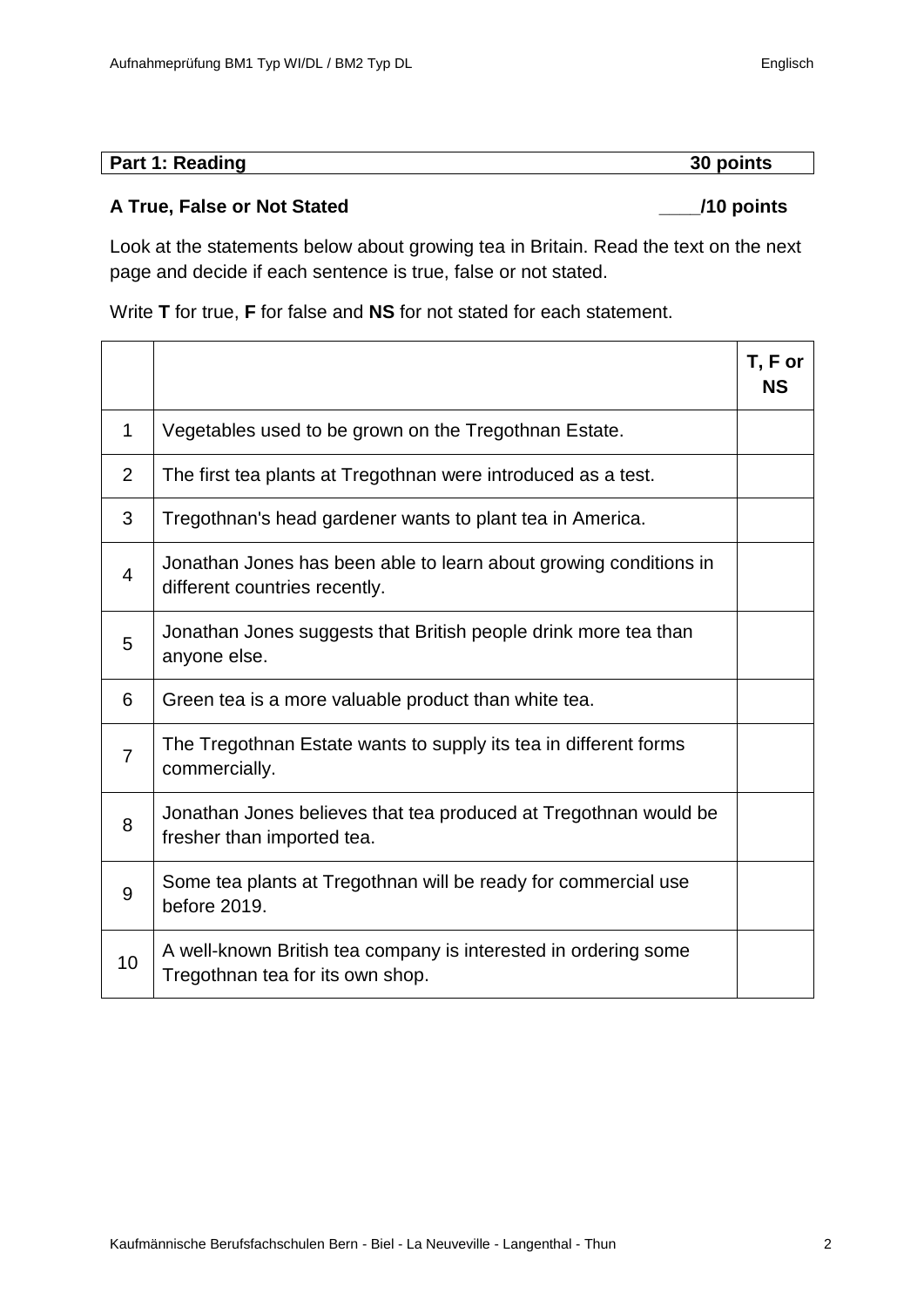### **Britain's first tea plantation**

High above the River Fal in south Cornwall, a team of gardeners is preparing to grow a much-loved plant for the first time commercially in Britain. On the Tregothnan Estate, fields that were once used to grow potatoes, carrots and peas have become the home of Britain's first tea plantation.

In 1999, Tregothnan staff were unsure whether they could grow tea, so they planted five hundred tea plants. They are growing well and there are now plans to cover the hillsides with different varieties of tea all the way down to the river by 2019. This part of the country has a suitable climate for growing tea and because the fields face south, Jonathan Jones, Tregothnan's head gardener, is especially hopeful: 'We think we've got the perfect conditions,' he says, and he should know, because he has just spent three months visiting tea plantations throughout Asia, Australia and Africa, on a research trip.

Of course, no one is doubting the demand for the product. 'The British are the biggest tea drinkers in the world apart from the Irish,' Mr Jones says. 'We drink on average three cups a day, so it makes perfect sense to grow it here.' However, it is not the commonly used black tea that will be grown, but green and white tea. For such special tea, the market is growing by 25% a year, with some 10% of tea drinkers having tried it.

Green tea, which is said to lower cholesterol, reduce high blood pressure and prevent certain illnesses, is far more expensive than black tea, while the even rarer white tea can be sold for ten times the price of black tea. If all goes well, apart from producing the usual dried tea in packets, the Tregothnan Estate also aims to introduce fresh leaves, which are believed to have additional health benefits, for sale at supermarkets up and down the country. 'The tea from around the world that reaches the supermarkets at the moment is nine months old, but we could get green tea on their shelves within 24 hours,' says Mr Jones.

Tea has to be grown for six years before it can be picked for sale, which means that Tregothnan staff will have to wait until 2019 to know whether their efforts have been successful. However, leaves that were picked after three years suggest that these particular plants do produce a light, refreshing and very drinkable green tea. Stephen Twining, the tenth generation of the Twining family to work for the famous tea firm, is positive: 'We do think there's a market for this tea and provided the quality is there, we'd consider having it in stock in our specialist tea shop.' Twinings has seen its sales of green tea increase by 43% this year.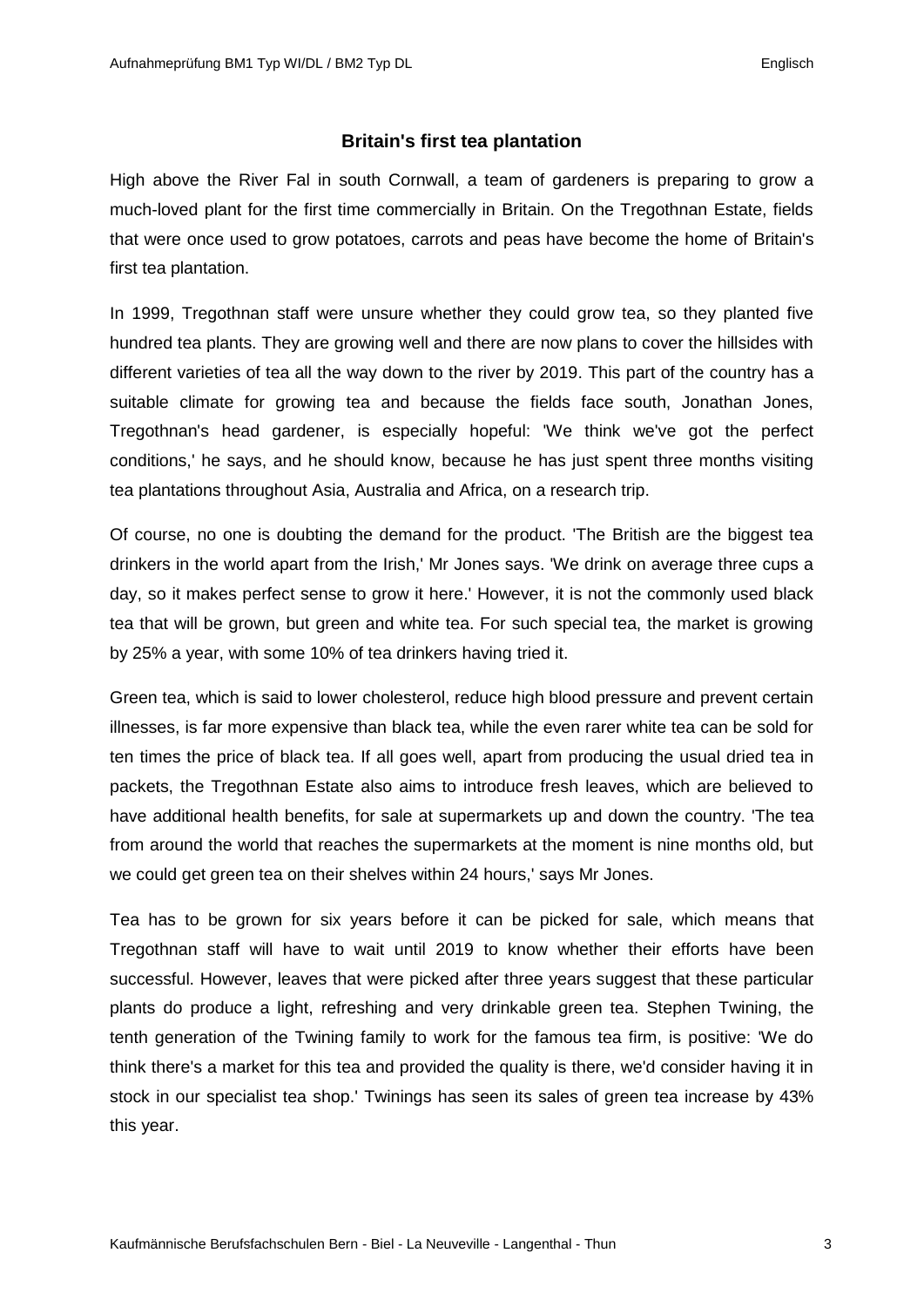## **B Multiple Choice \_\_\_\_/10 points**

There are 10 questions in this section. Look at these signs and letters. What do they say? Mark the correct explanation - A, B or C.

| 1. All prices include tax and delivery. |                                                 |  |
|-----------------------------------------|-------------------------------------------------|--|
| $\overline{A}$                          | You must pay more if you want things delivered. |  |
| $\overline{B}$                          | This shop does not charge extra for delivery.   |  |
| $\overline{C}$                          | We add tax to your bill when you pay.           |  |

| 2. Special offers are available every day except Saturday. |                                                    |  |
|------------------------------------------------------------|----------------------------------------------------|--|
|                                                            | You can buy some things more cheaply on Saturdays. |  |
| B                                                          | There are more bargains on Saturdays.              |  |
|                                                            | Discounts are not offered on Saturdays             |  |

| 3. Please ask a member of staff for help if you wish to try any sports<br>equipment. |                                                                   |  |
|--------------------------------------------------------------------------------------|-------------------------------------------------------------------|--|
| A                                                                                    | Don't try the sports equipment on your own.                       |  |
| B                                                                                    | Tell the shop assistant if you want to buy some sports equipment. |  |
| $\mathbf{C}$                                                                         | Ask the manager to show you our range of sports equipment.        |  |

| 4. We are sorry but we cannot give change for the telephone. |                                                                |  |
|--------------------------------------------------------------|----------------------------------------------------------------|--|
| $\overline{A}$                                               | This telephone takes coins only.                               |  |
| B                                                            | We do not give refunds for telephones.                         |  |
| $\overline{C}$                                               | If you want to use the phone, you must have the money you need |  |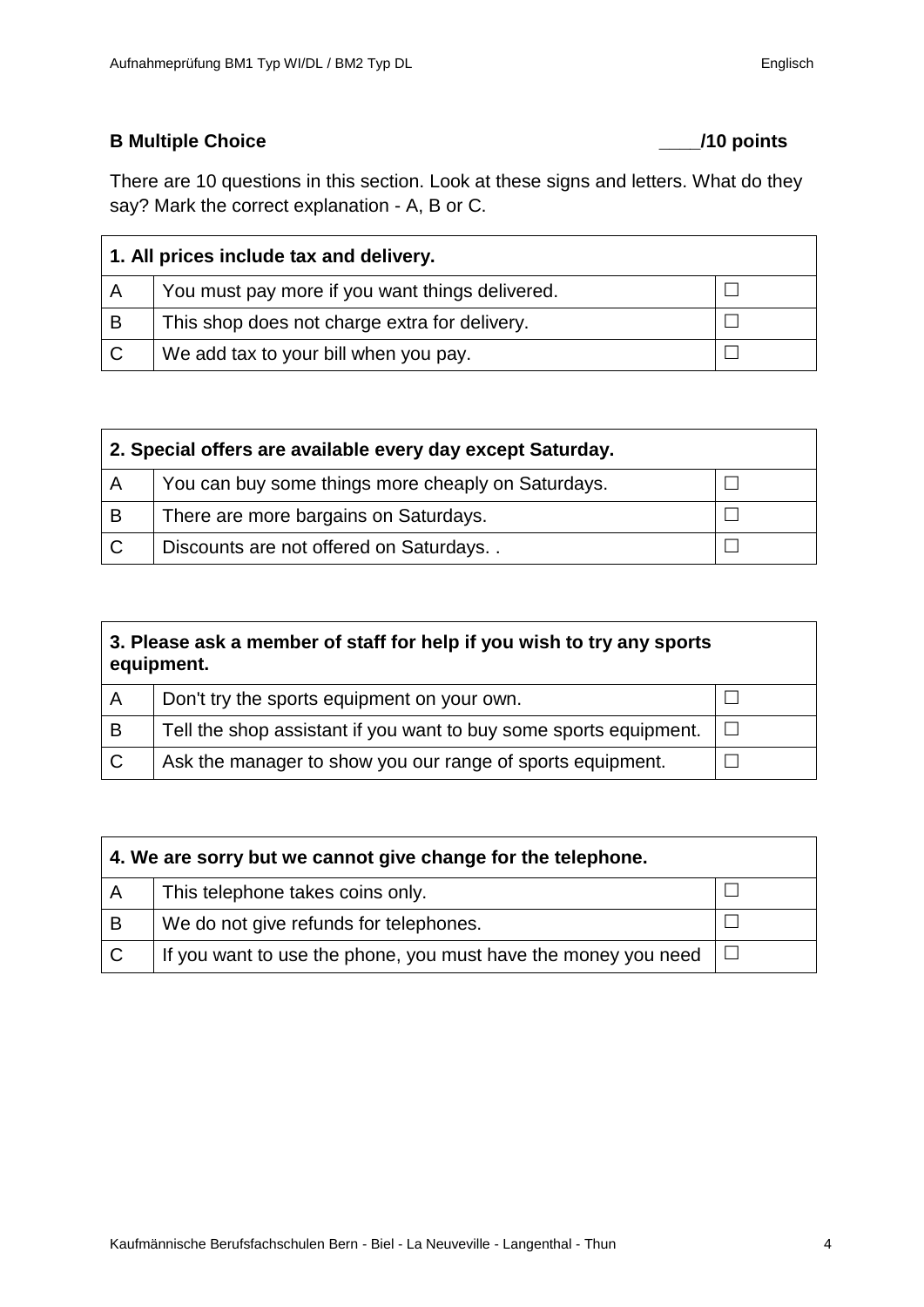| 5. Bus driver only sells single tickets for today. |                                                           |  |
|----------------------------------------------------|-----------------------------------------------------------|--|
| Weekly tickets available at ticket office.         |                                                           |  |
| A                                                  | You can't buy a weekly ticket in advance.                 |  |
| B                                                  | You can buy a ticket for one journey from the bus driver. |  |
| $\mathsf{C}$                                       | You can only buy a weekly ticket on the bus.              |  |

## **6. 'In advance of the Latin American cinema season, there's a special showing tonight (19.00) of Woody Allen's very funny movie** *Bananas***. Also, don't forget our horror film tomorrow at 23.00!'** *At the Film Club this evening, members can see ...*  A ... a film from Latin America.  $\Box$

| a comedy.       |  |
|-----------------|--|
| a horror movie. |  |

| 7. Non-swimmers must remain in the shallow end and be accompanied by an<br>adult swimmer. |                                                                         |  |
|-------------------------------------------------------------------------------------------|-------------------------------------------------------------------------|--|
| A                                                                                         | Stay in one part of the pool with another person if you cannot<br>swim. |  |
| B                                                                                         | Keep to the shallow end if you are on your own in the pool.             |  |
| $\overline{C}$                                                                            | Accompany non-swimmers if they wish to be in the deep end.              |  |

| 8. Visitors cannot enter this factory unless they hold an ID card from Security. |                                                                                 |  |  |
|----------------------------------------------------------------------------------|---------------------------------------------------------------------------------|--|--|
| A                                                                                | If you have collected your ID card, you are allowed inside the<br>factory.      |  |  |
| B                                                                                | Once you have entered the factory, please report to Security for<br>an ID card. |  |  |
| $\mathsf{C}$                                                                     | Hand over your ID card to Security as you enter this factory.                   |  |  |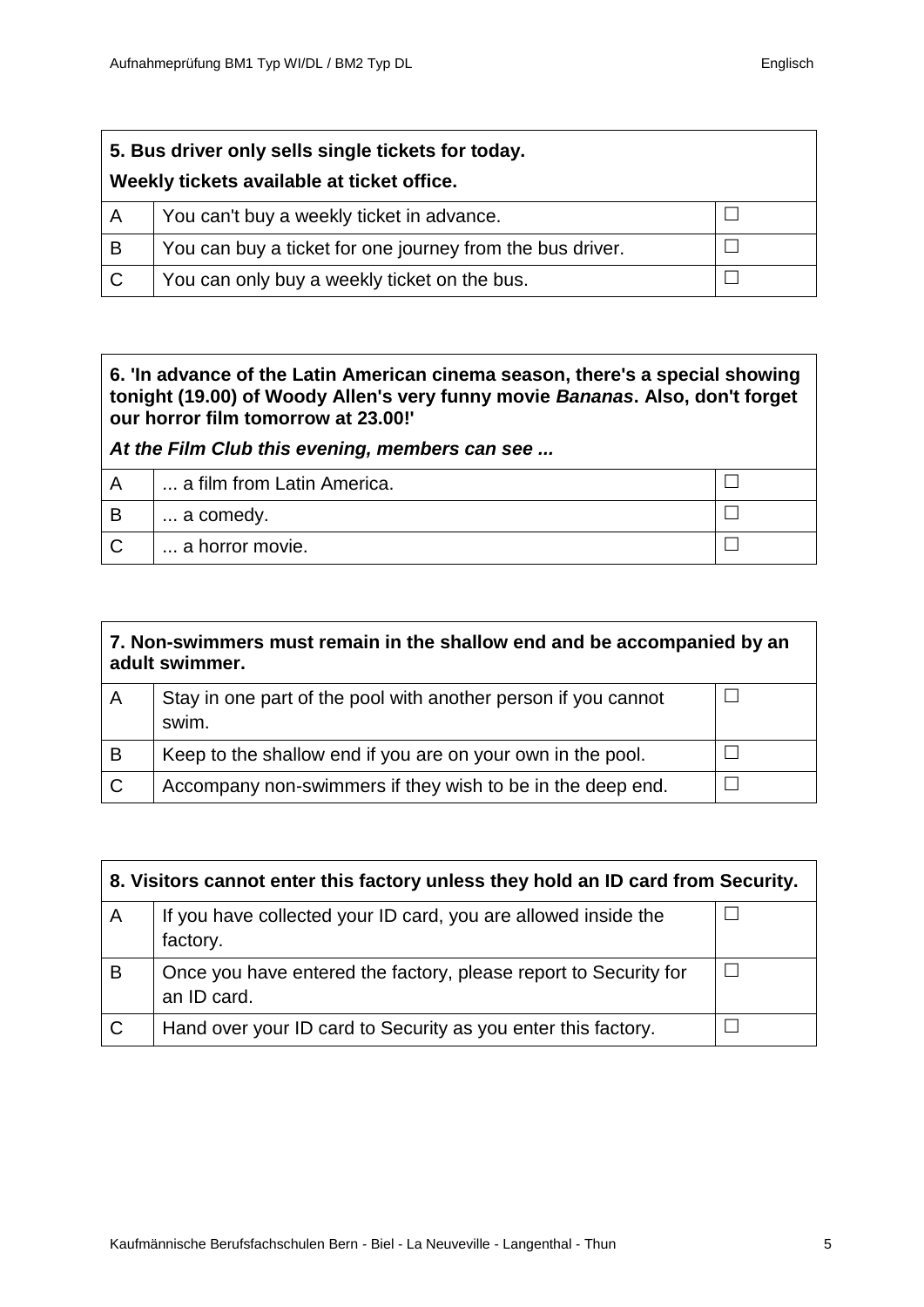| 9. In case of danger, please leave the stadium through the nearest available<br>gate. |                                                                                       |  |  |
|---------------------------------------------------------------------------------------|---------------------------------------------------------------------------------------|--|--|
| A                                                                                     | For safety reasons, we look after any luggage while you are<br>inside.                |  |  |
| B                                                                                     | You are requested to use another stadium gate in case of<br>dangerously large crowds. |  |  |
| C                                                                                     | Choose the stadium exit that is closest to you if there is an<br>emergency.           |  |  |

## **10.**

**To: Geography students**

**From: Dr James' secretary**

**Anyone wishing to be considered for a grant must first discuss their application with Dr James in Person.** 

## *Geography students wanting a grant should...*

| apply in writing for one immediately.   |  |
|-----------------------------------------|--|
| decide where to travel to first of all. |  |
| see Dr James himself before they apply. |  |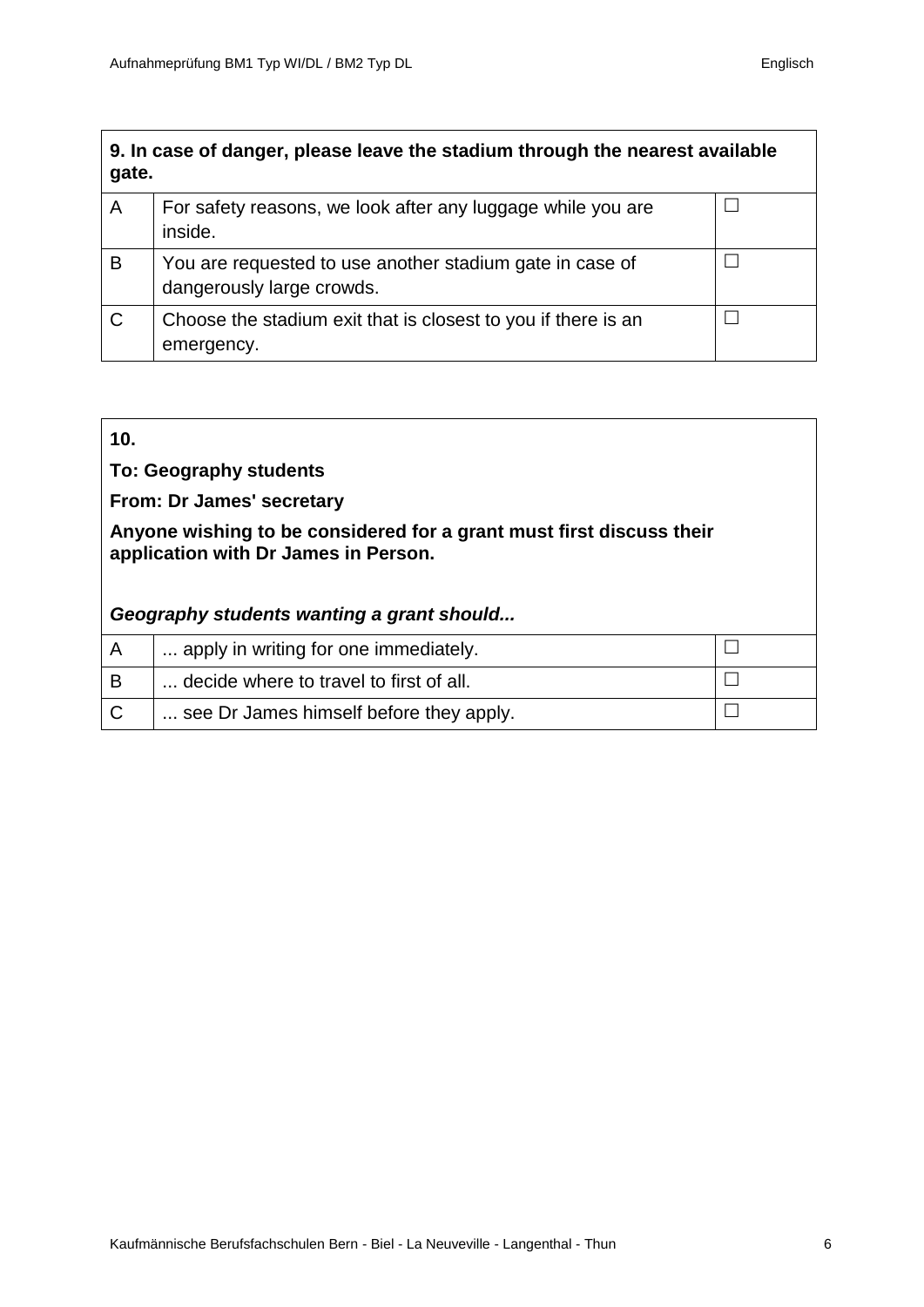## **C Matching \_\_\_\_/10 points**

The people below are looking for a college course. On the opposite page you find descriptions of eight colleges and the courses they offer. Decide which college (A-H) would be the most suitable for each person (1-5).

1. Anna: Anna is 18 and she wants to do computer studies so that she can work in an office. She would like to study in London but is worried about finding accommodation.

College: ………………………………

2. Peter: Peter is 19 and wants to be a sports teacher. He is very good at sport, especially running. He wants to go to a college outside London.

College: ………………………………

3. Maria: Maria used to teach in a secondary school but now wants to teach at primary level. She wants to do a part-time course in London.

College: ………………………………

4. Stephen: Stephen works in the computer industry and wants to go back to college for a year to do a diploma in advanced computer studies. He lives in London and wants to study there.

College: ………………………………

5. Ali: Ali wants to do computer studies in London. He would like to do a full-time course which includes some time working in industry. In his spare time he plays football.

College: ………………………………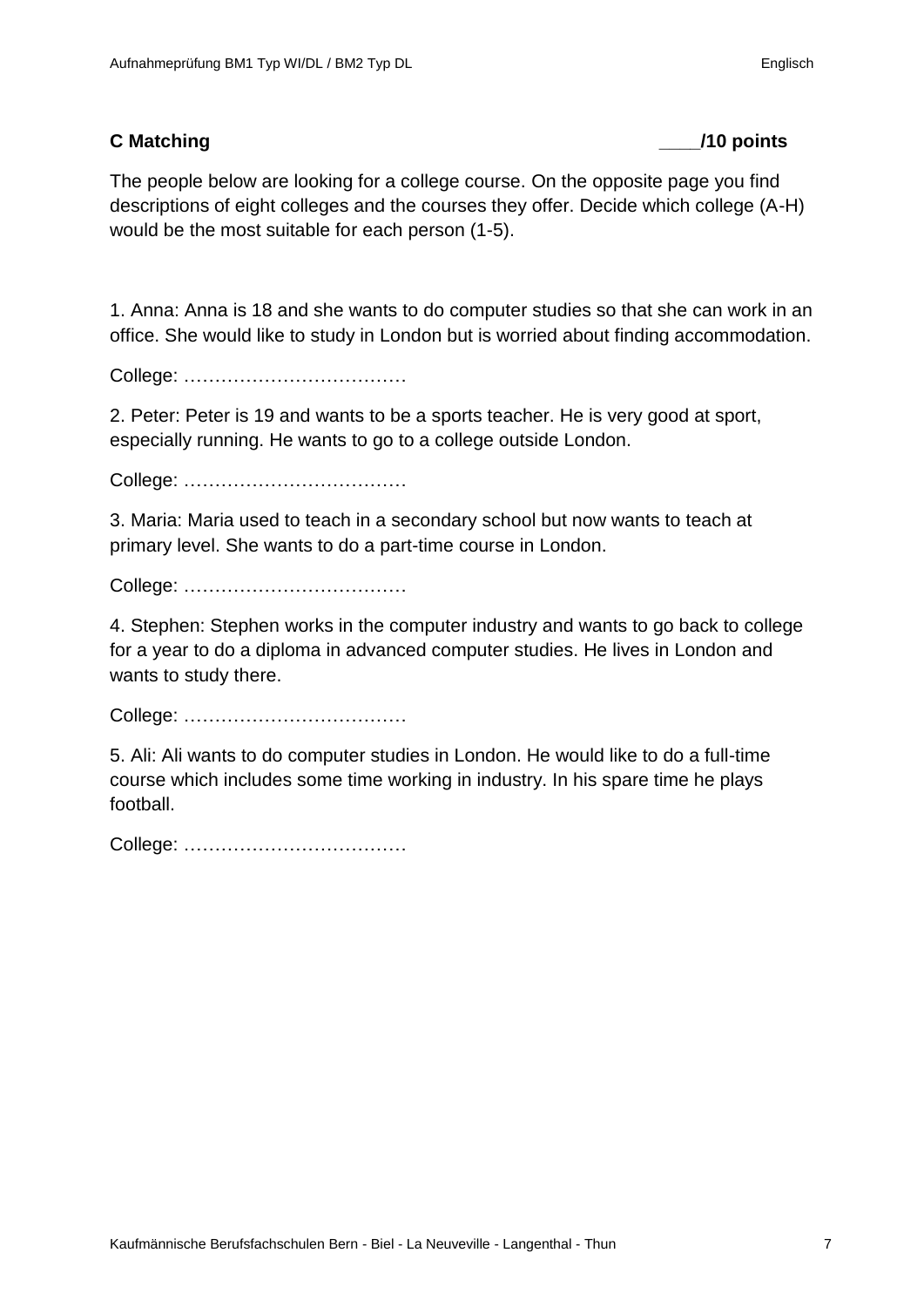## **Courses to choose from:**

| A) Hillman College                                                                                                                                                                                                                                                                                                                                         | <b>B) Kirby College</b>                                                                                                                                                                                                                                                                                                               |
|------------------------------------------------------------------------------------------------------------------------------------------------------------------------------------------------------------------------------------------------------------------------------------------------------------------------------------------------------------|---------------------------------------------------------------------------------------------------------------------------------------------------------------------------------------------------------------------------------------------------------------------------------------------------------------------------------------|
| is a London college with up-to-date                                                                                                                                                                                                                                                                                                                        | has over fifty years' experience of                                                                                                                                                                                                                                                                                                   |
| facilities. We offer both primary and                                                                                                                                                                                                                                                                                                                      | teacher training. We offer both full-time                                                                                                                                                                                                                                                                                             |
| secondary full-time teacher training                                                                                                                                                                                                                                                                                                                       | and part-time courses for all levels of                                                                                                                                                                                                                                                                                               |
| courses. This year there will be special                                                                                                                                                                                                                                                                                                                   | teaching. Large college in lovely                                                                                                                                                                                                                                                                                                     |
| two-year courses available on maths and                                                                                                                                                                                                                                                                                                                    | countryside, with excellent sports                                                                                                                                                                                                                                                                                                    |
| computers in the primary classroom. All                                                                                                                                                                                                                                                                                                                    | facilities, especially for football and                                                                                                                                                                                                                                                                                               |
| students are expected to spend two                                                                                                                                                                                                                                                                                                                         | athletics. There is a new course this year                                                                                                                                                                                                                                                                                            |
| terms working in local schools.                                                                                                                                                                                                                                                                                                                            | called 'Computers in the Classroom'.                                                                                                                                                                                                                                                                                                  |
| C) Kemp College<br>offers a wide range of both full-time and<br>part-time diploma courses in arts and<br>science subjects, lasting from one to<br>three years. The college is about two<br>hours away from London by train. It has<br>a new library and good student<br>accommodation. Grants are available for<br>students wanting to return to studying. | D) MacKintosh College<br>offers a range of courses from modern<br>languages to computer studies, in a quiet<br>and pleasant part of London. All students<br>are offered accommodation in college<br>flats and we have excellent sports<br>facilities. Full-time and part-time courses<br>of either three or four years are available. |
| <b>E) Pemberley College</b>                                                                                                                                                                                                                                                                                                                                | F) Treeholme College.                                                                                                                                                                                                                                                                                                                 |
| in central London offers full-time courses                                                                                                                                                                                                                                                                                                                 | If you want to be a teacher, join one of                                                                                                                                                                                                                                                                                              |
| in science and computer studies. Our                                                                                                                                                                                                                                                                                                                       | our courses. Places are available on our                                                                                                                                                                                                                                                                                              |
| four-year courses allow you to spend a                                                                                                                                                                                                                                                                                                                     | full-time courses in science and maths                                                                                                                                                                                                                                                                                                |
| term every year getting work experience                                                                                                                                                                                                                                                                                                                    | this October. Ours is a small teacher                                                                                                                                                                                                                                                                                                 |
| in different firms. There are good social                                                                                                                                                                                                                                                                                                                  | training department in a large London                                                                                                                                                                                                                                                                                                 |
| and sports facilities. No college                                                                                                                                                                                                                                                                                                                          | college, so we can offer good facilities                                                                                                                                                                                                                                                                                              |
| accommodation is available at present.                                                                                                                                                                                                                                                                                                                     | such as a new computer centre.                                                                                                                                                                                                                                                                                                        |
| G) Dene College<br>was built in 1990 in an attractive part of                                                                                                                                                                                                                                                                                              | H) Westgate College                                                                                                                                                                                                                                                                                                                   |